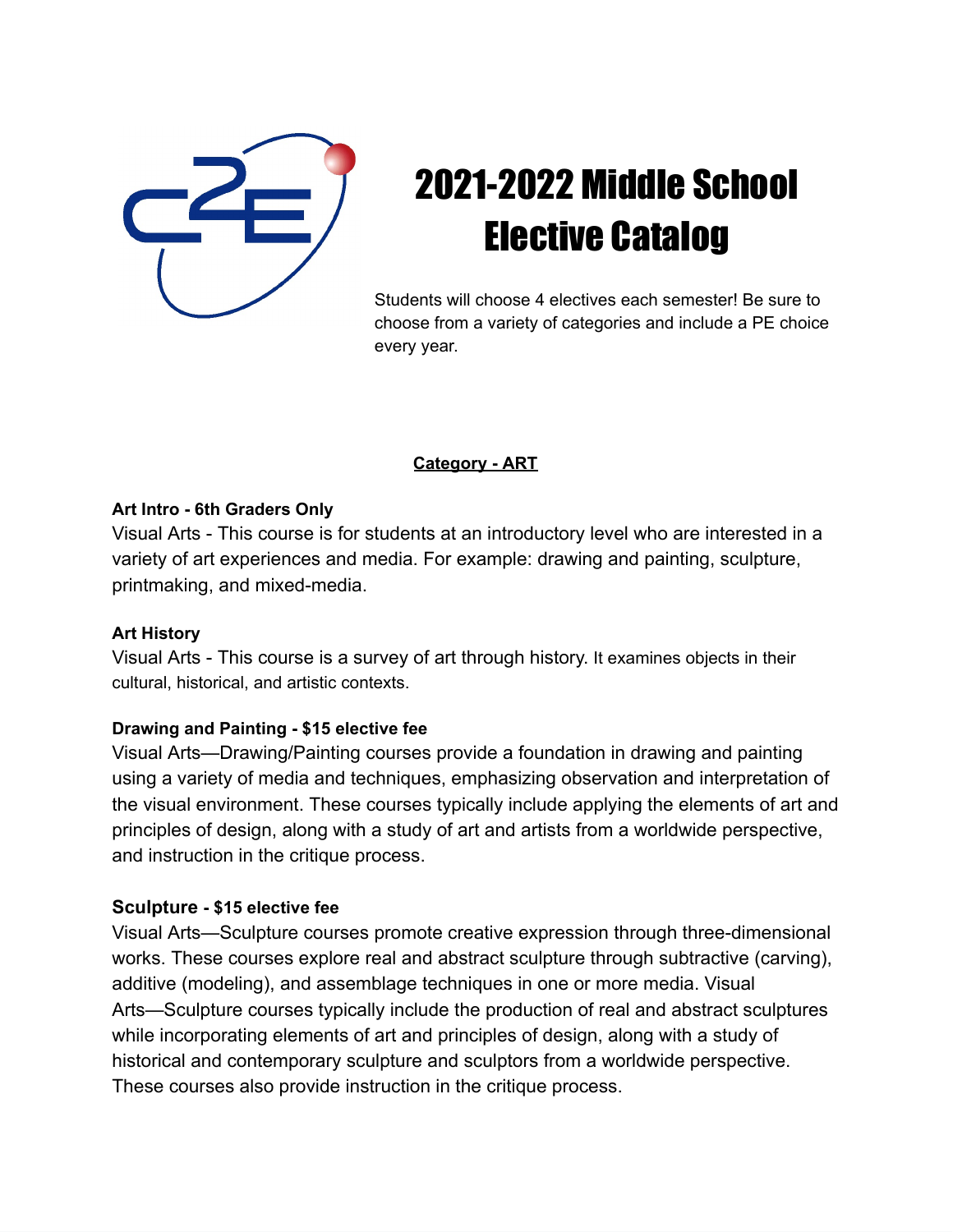#### **Category - PERFORMING ARTS**

#### **Band - (YEAR LONG ELECTIVE) - \$15 elective fee**

Band includes the basic elements of music playing skills, and introduction to band literature. It is designed to offer students performance skills in preparation for concerts and competitions with emphasis on music theory, interpretation, ensemble experience, and improved technical proficiency. Students in band perform in at least two concerts a year. Although the curriculum is designed for students with one year of playing experience, students with no prior experience are welcome to participate. Instrument choices are: Flute, Clarinet, Saxophone, Trumpet, French Horn, Trombone, Baritone, Tuba, Percussion, and Keyboard. Band is a year long course. Students must provide their own instruments through rental or purchase, although the school does have some to provide on a limited first come first serve basis.

#### **Orchestra - (YEAR LONG ELECTIVE) - \$15 elective fee**

String Orchestra includes the basic elements of music playing skills, and introduction to orchestra literature. It is designed to offer students performance skills in preparation for concerts and competitions with emphasis on music theory, interpretation, ensemble experience, and improved technical proficiency. Students in orchestra perform in at least two concerts a year. Although the curriculum is designed for students with one year of playing experience, students with no prior experience are welcome to participate. Instrument choices are: Violin, Viola, Cello, Bass, and Keyboard. Orchestra is a year long course. Students must provide their own instruments through rental or purchase, although the school does have some to provide on a limited first come first serve basis.

#### **Choir - (SEMESTER LONG ELECTIVE) \$15 elective fee**

Singers will develop their musical potential and artistic expression through singing in a choral ensemble. Study includes the ability to read music using the Kodaly technique (solfege). The core curriculum emphasizes the basics of vocal technique, sight-reading, music theory, and music history. A wide variety of songs will be studied. Students perform in a concert at the end of the semester, and learn the importance of artistic expression through performance.

#### **Keyboard Lab - \$15 elective fee**

This course is designed for students who wish to develop basic piano playing skills, or expand on their existing skills. Time in class will be spent learning music theory, playing techniques, and ear training, while mastering the fundamentals of playing piano. This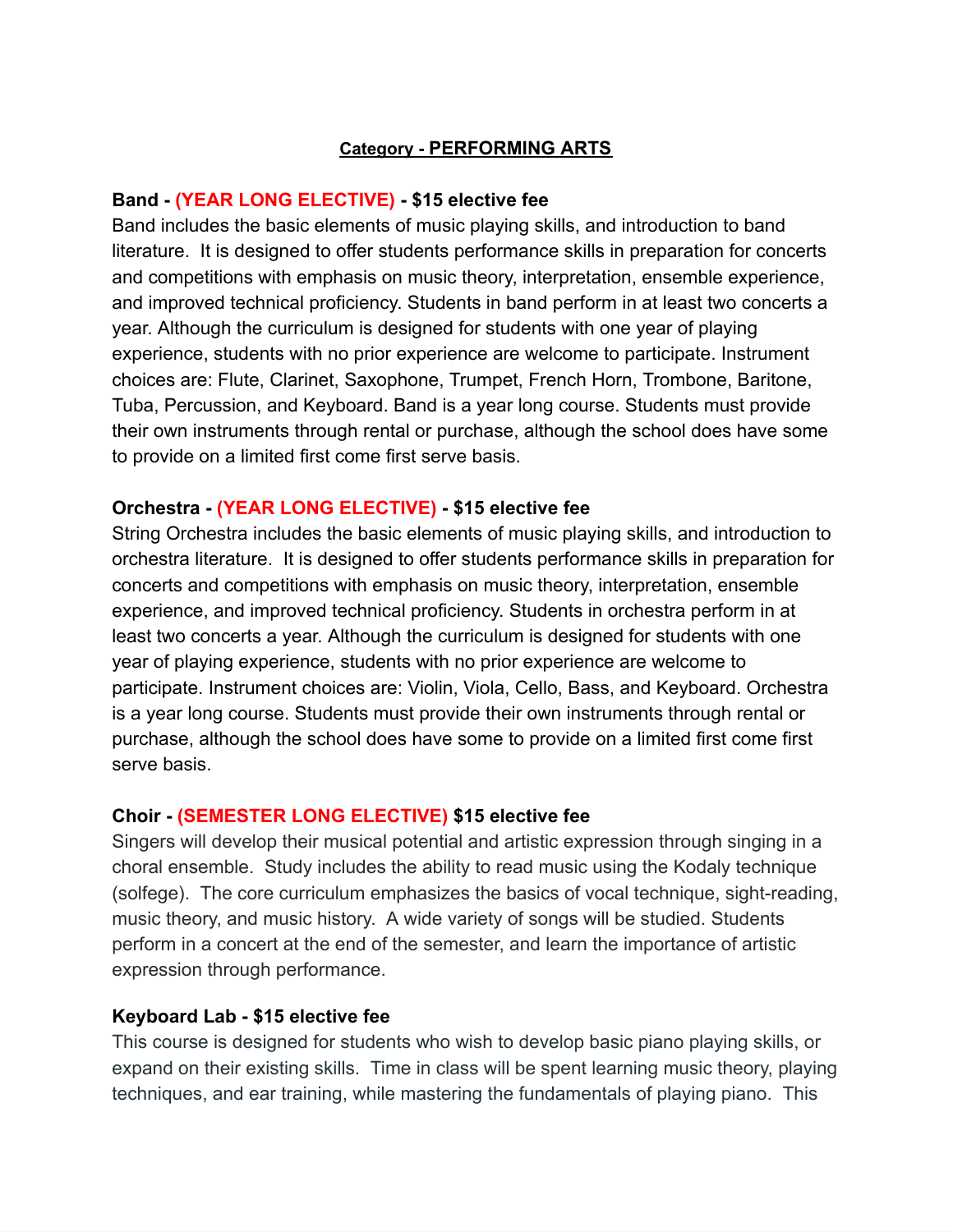course will include an introduction to varying piano literature, chord structure and progressions, improvisation, and sight-reading techniques.

#### **Ukulele Lab - \$15 elective fee**

Ukulele lab is for those who have never played a ukulele before and would love to learn how to play. Basic theory such as rhythmic values (whole, half, quarter, eighth notes), time signatures, etc. will be introduced. Students will be able to play several different basic strumming styles, read and understand ukulele chord charts, transpose songs into other keys, and play along to a selection of songs, including Hawaiian, traditional folk, and others. Ukulele will perform at an end of semester concert.

#### **Introduction to Guitar \$15**

Learn how to play the guitar! This class will teach beginners all the concepts and techniques needed to become a proficient guitarist. These will include posture, string names and notes, tuning, chords, chord progressions, strum patterns, flat/finger picking, understanding tablatures (tabs) and more. We will explore various genres including pop, rock, folk, classical, country, bluegrass, and blues. Students can borrow a school guitar, but are encouraged to bring their own instrument if they have one.

## **Category - FINE ARTS**

## **World War II**

This elective will examine all parts of WWII including: causes, events that occurred within the war, battles, the people involved in the conflict, and the lasting impact. Students will learn about and analyze the time period through games, discussions, and video clips.

## **Pursuing the Pennant**

You will be the Owner, General Manager, and Manager of a franchise consisting of All-Time Major League Baseball greats. Do you want Babe Ruth to hit clean up in your batting order? How about Willie Mays roaming your center field and smashing homers against the opposition, or maybe have Ty Cobb terrorize the opposition on the bath paths? You will name or franchise, construct a stadium, design a team logo and uniforms, and draft a 25-player roster under the restriction of a 55 million-dollar salary cap. You will play a season against your fellow owners, keep track of stats, and make the managerial moves so your team can Pursue the Pennant.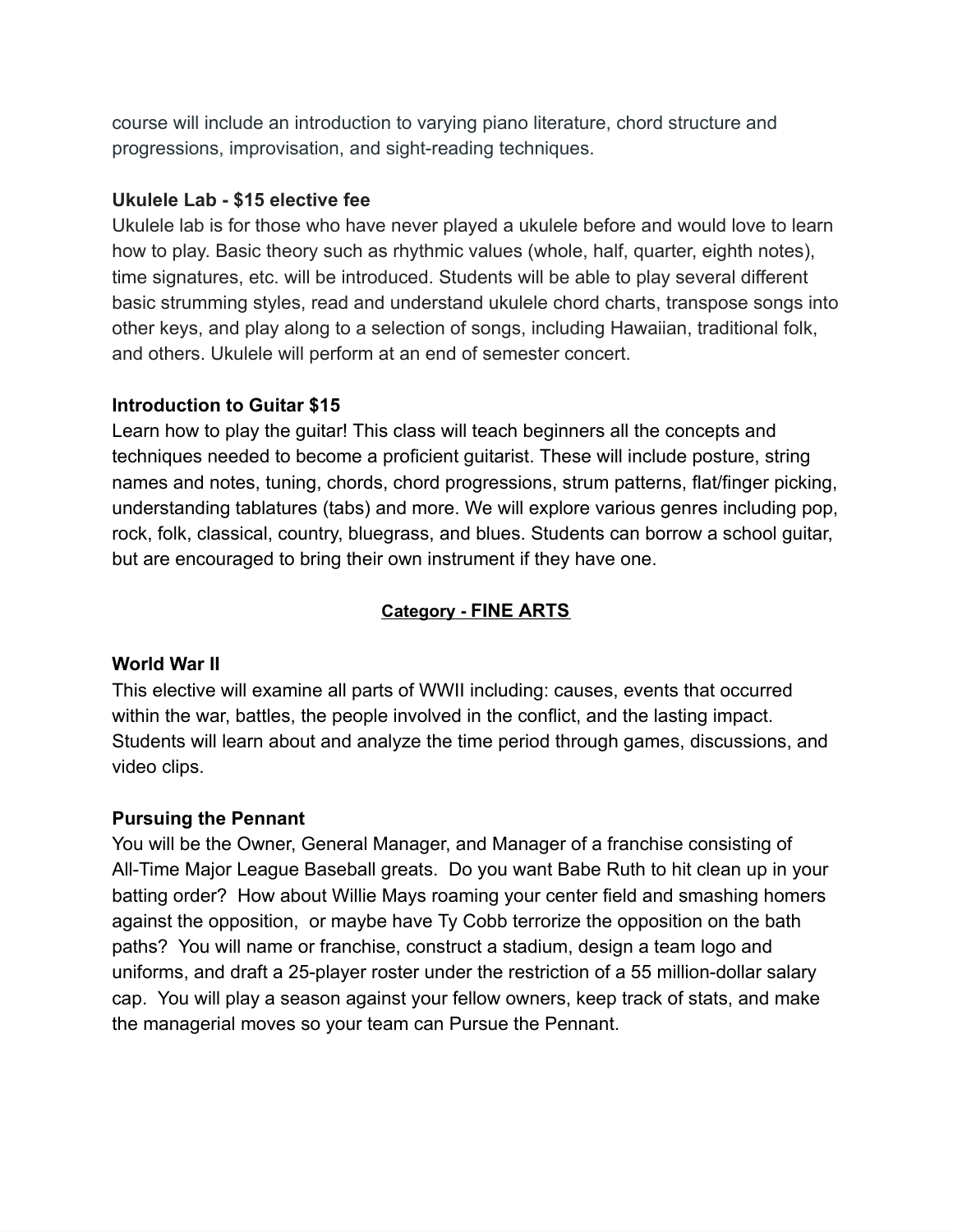#### **Animal Advocates - \$15.00 elective fee**

This elective is designed for the civic-minded animal enthusiast. In this elective we will focus on issues that animals face in our community, in our country, and around the globe. We will learn about subjects such as community cats and TNR programs, humane education and encouraging the adoption of pets from shelters, endangered species conservation efforts, wildlife rehabilitation and sanctuaries, and much more. We will then design and implement an animal-related service project to benefit a local animal welfare organization.

## **Fantasy Football**

Fantasy Football Probability and Statistics. First semester elective only due to NFL schedule. The purpose of this course is to explore the meaning of statistics encountered in everyday life. The emphasis will be on understanding and interpreting, rather than computing, through exploration of real - life situations that involve statistical concepts. Students are also exposed to topics and problems that involve probability rules. Real world situations will be presented.

## **Writing Workshop**

This course is designed to help students become amazing writers! Focus will be on helping writers choose topics and become more comfortable with the writing process. The teacher will help students by offering suggestions to guide the writer's decision-making process. Students will practice the basics of organization, writing with a purpose, voice, writing for a specific audience, and writing to inform and entertain.

# **No Place for Hate (YEAR LONG ELECTIVE)**

"You don't have to change the world - just change your world." These words from Joan Trumpauer Mulholland are what the No Place for Hate Elective is all about! Joan is a civil rights activist who spent her whole life speaking up for the rights of others, even as a teenager. In this elective, you will learn about other young activists and have the opportunity to talk to experts about ways that you can make a change in your community. Using that information, you'll pick a cause, create an action plan, and make a change!

## **Americana**

Come take a journey back in United States history at some of the major historical and cultural events from the late 1800's, all the way to recent times in American History. Could you have devised a better strategy to prevent the massacre at Little Big Horn?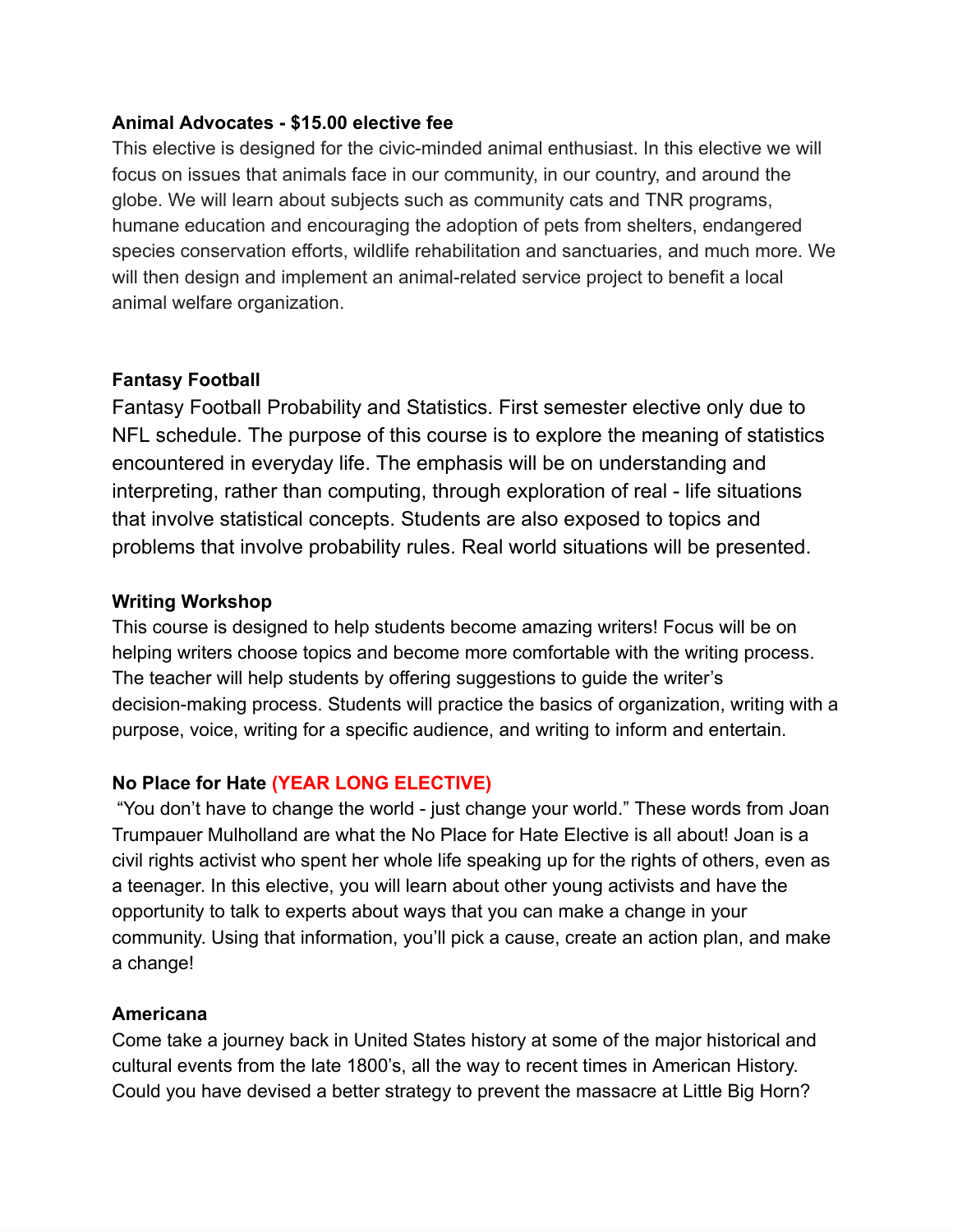Why was the space race considered vital to our nation's security? Why was Elvis an important cultural icon, and what role did Jackie Robinson and Martin Luther King play in the Civil Rights movement of the 1940s, 50s, and 60s. Put your creative problem solving and critical thinking to the test as you dive into these fascinating and important events in US History.

## **Civics (Current Events)**

Our Civics course takes on the aspects of Current Events, enabling students to study political, economic, and social issues facing the world. These courses may focus on current issues, examine selected issues throughout the 20th century, and look at historical causes or possible solutions. This includes daily discussions centered around current events and societal issues.

## **Science Fiction**

Students will read, watch, and listen to old-time radio mysteries on a wide variety of science fiction, mystery, and suspense works, including classic science fiction and more modern science fiction. Students will be asked to expand their thinking about science and its connection to humanity, social structures, and its role in our past and future.

# **Category - SCIENCE AND TECH**

## **Drones and Flight - \$25 elective fee**

Students will gain insight into the safety aviation rules and regulations behind flying drones. Flight simulators will be used to develop skills prior to flying drones. Drone flight challenges will be flown in a drone cage on campus. Students will also research drone careers and set up a mock company.

## **Digital Citizenship - Required for 6th grade students**

Students learn how to use technology appropriately and responsibly.This course will encompass digital literacy, online safety, etiquette, rights, norms and ethics. Students will engage and look closely at their digital footprint.

# **STEAM for Design**

This interdisciplinary course will bring social relevance and purpose to science and math by utilizing projects that utilize computer aided software 3D printing, GPS, and Geographic Information Systems.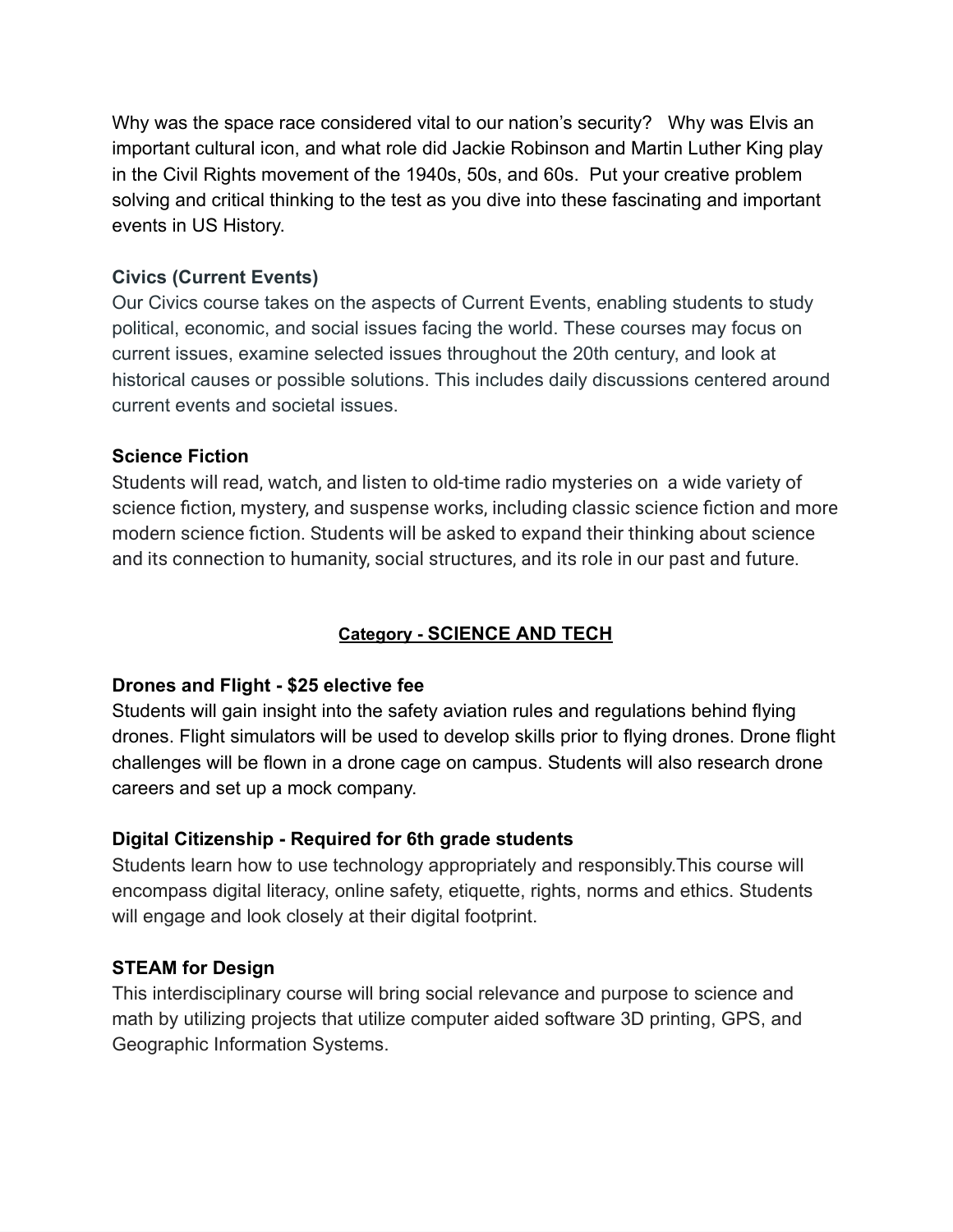## **Programming and Coding -- \$15 elective fee**

This course will be tailored to the abilities of incoming students. Students will code a variety of different languages. Activities may include coding Java script or python with Makey Makey boards, Processing code, and Earsketch. For the students who have already taken the class, there will be opportunities to learn how to code raspberry pi or arduino boards.

#### **Intro to Computer Science A**

Intro A will cover Website development and touch upon game design. Introduction to Computer Science using Code.org's middle school curriculum, and other tools to get a basic introduction to computer science principles. While these courses include programming, the focus is on the computational practices associated with doing computer science, rather than just a narrow focus on coding, syntax, or tools.

## **Intro to Computer Science B (no prerequisite required)**

Intro B will cover Web App development and physical computing. Intro A is NOT a prerequisite for B. Introduction to Computer Science using Code.org's middle school curriculum, and other tools to get a basic introduction to computer science principles. While these courses include programming, the focus is on the computational practices associated with doing computer science, rather than just a narrow focus on coding, syntax, or tools.

## **Intro to Computer Science C -- \$25 elective fee (no prerequisite required)**

Intro C will cover Computing systems, Networks and the Internet. The scope and sequence includes encrypting data for cybersecurity and the impacts of computing through: accessibility bias, and stereotypes.

## **Concepts in Action - \$25 elective fee**

In Concepts in Action you will use the engineering design process to complete several classic high school physics challenges. During the first quarter student engineers are challenged to construct Spaghetti Bridges, Mousetrap Cars, Rockets, and Egg Drop Contraptions. In the second quarter, your objective will be to design and construct a Magnetic Levitation (MAGLEV) Vehicle that will travel down a track in 2 seconds or less. If you like hands-on, project-based learning that allows you to design and develop a solution to a challenge then this is the class for you.

**Entomology** - This elective is an introduction to the fascinating and diverse world of insects. We will learn about insects' relationship to humans, the environment, and other life forms. We will focus on the many important jobs insects do and how they can be helpful to us. We will also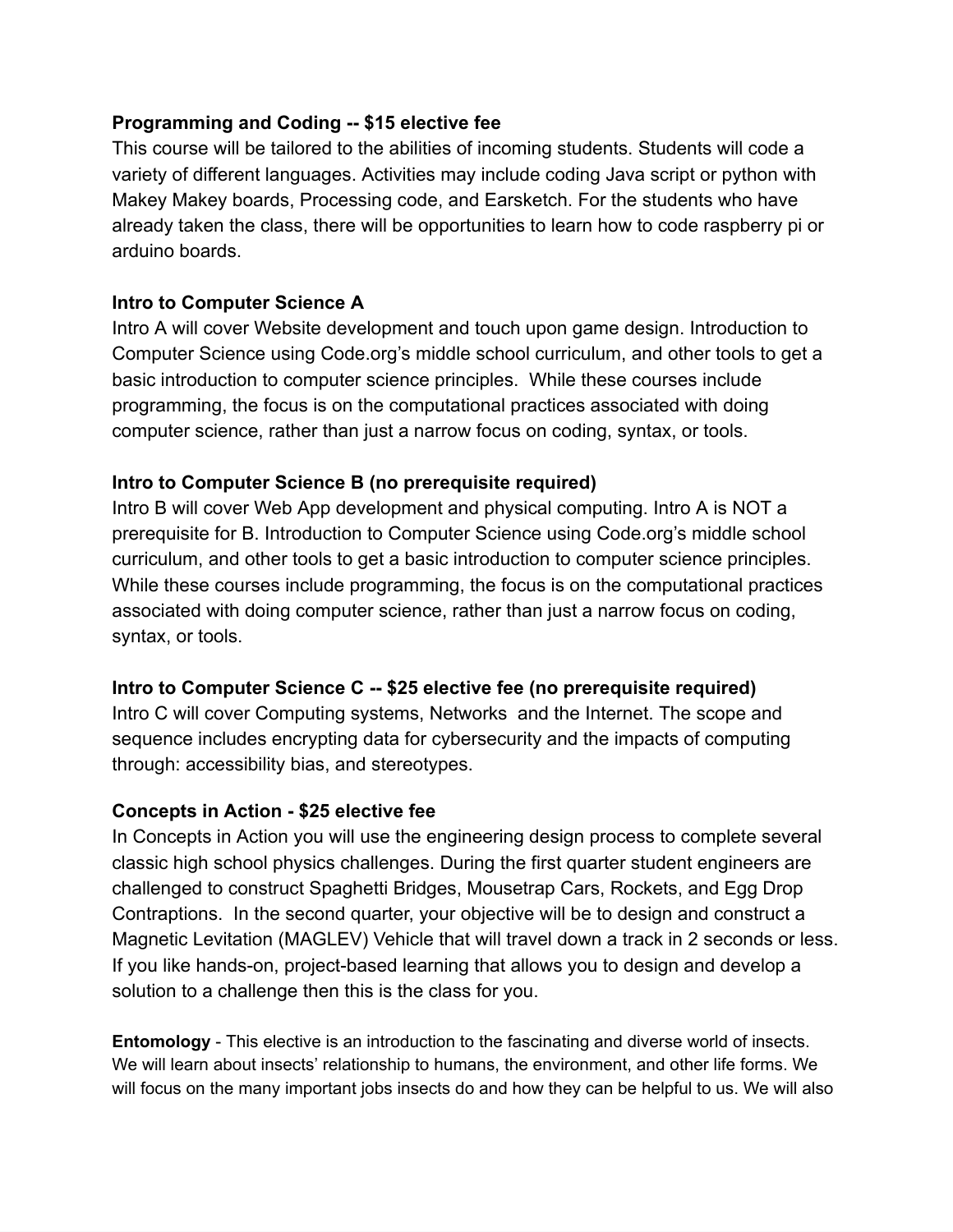learn about how they can be urban, forest, and agricultural pests. We will learn about the life cycles and unique behaviors of many insects. We will use project based learning throughout the semester.

## **Category - PHYSICAL EDUCATION**

## **Team Sports - \$15 elective fee.**

Team Sports courses provide the student the opportunity to compete in a wide range of team sports. They will be given direction and strategies important to these sports. They will also have the opportunity to develop teamwork, problem solving, and leadership skills important in becoming young adults. We will play a variety of sports as well as the common football, basketball, volleyball, and soccer. This will be a high energy, action packed activity class.

## **General Physical Education - 7th and 8th grade only**

Physical Education courses provide students with knowledge, experience, and an opportunity to develop skills in more than one of the following sports or activities: team sports, individual/dual sports, recreational sports, and fitness/conditioning activities.

## **General Physical Education - required for 6th grade students**

Physical Education courses provide students with knowledge, experience, and an age appropriate opportunity to develop skills . This will be a prerequisite for general PE and Team sports.

## **Strength and Conditioning - \$15 elective fee**

In this course we will be focusing on the development of athletes as pertains to strength and conditioning. We will be working with Kettlebells, Battle ropes, Med-balls, and body weight to workout with. We will discuss and implement the principles of training, like overload, progression, specificity, regularity, and individuality. We will be using the physical best activities and apply the FITT guidelines to improve health and overall fitness. This class is intended for students that compete in sport activities to help them improve their overall athletic ability

#### **Health and Wellness**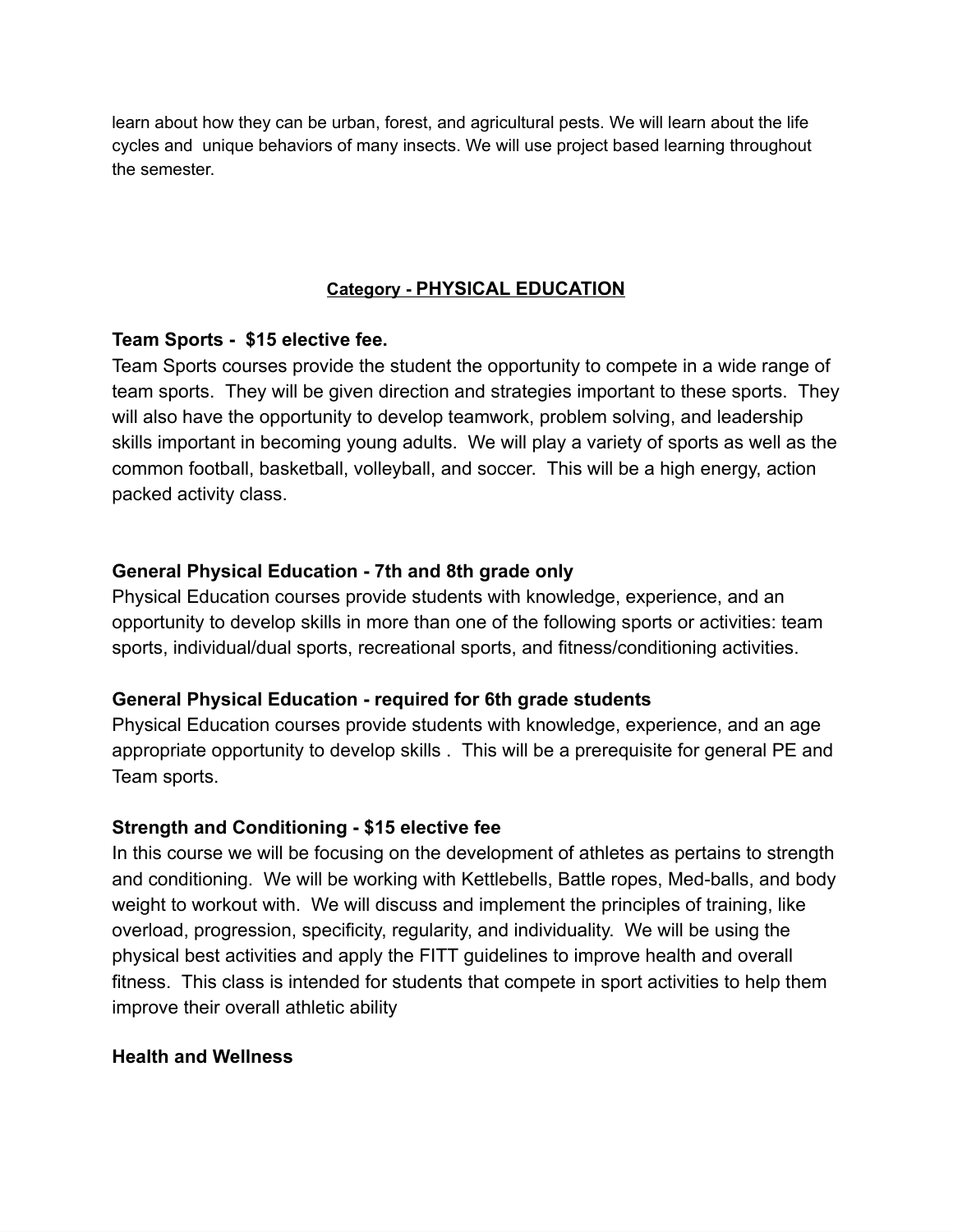Topics covered within Health Education courses may vary widely, but typically include personal health (nutrition, mental health, stress management, anxiety management, and organizational skills) and consumer health issues. The courses may also include brief studies of environmental health, personal development, and/or community resources. This class will include meditation, yoga, daily affirmations, journaling, and calendar or planner preparation.

# **Category - ACADEMIC SUPPORT**

# **The following electives support the Colorado requirements of M.T.S.S. Students requiring additional support in Reading, Math, or in their Individual Education Plan (IEP) will be appointed to these electives by teachers.**

## **Math Enrichment**

Math Enrichment is a **staff-recommended course** for students needing instructional reinforcement in math concepts. Students receive small group instruction or individual web-based instruction.

# **English Enrichment**

English Enrichment is a **staff-recommended course** for students needing instructional reinforcement in Language Arts/fluency concepts. Students receive small group instruction or individual web-based instruction.

# **Resource - required for all middle school students with an IEP**

Resource is a time and place for students to work on goals and skills from their Individual Education Plan (IEP). Students will work with learning specialists in small group or individual settings.

# **Category - SPANISH - Category - World Languages**

# **Spanish 1A - \$25 elective fee (YEAR LONG ELECTIVE)**

Designed to introduce students to the Spanish language and culture. This course emphasizes (comprehension of the language and learning about the Hispanisc culture).Students will be exposed to reading, story-telling, songs, videos, etc. to attain novice performance in all modes of communication -interpretive, interpersonal, and presentational.